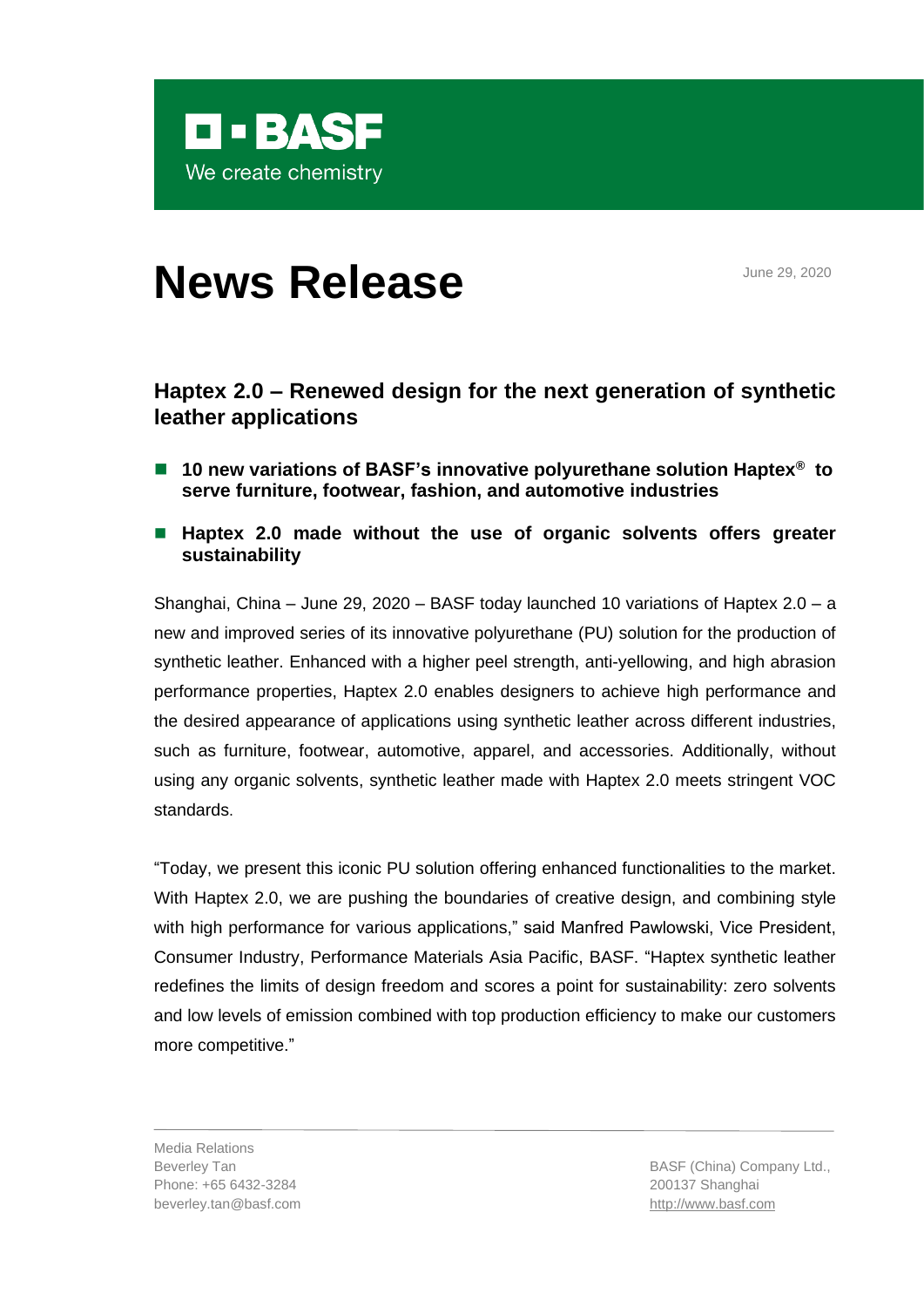## **Design freedom for furniture makers**

The furniture industry has seen a resurgence in the demand for high-quality and ecoconscious leather furniture. The combination of soft-touch and high peeling strength of Haptex 2.0, compared to industry standards, will help furniture makers to meet the demand for design freedom and durability in the luxury high-end furniture market.

# **Supporting the design of mobile phone accessories with quality finish and protection**

Being light, flexible, and chemical resistant, Haptex is the perfect material for consumer electronic accessories, such as mobile phone covers. The leather has gone through stringent heat soak testing under conditions of 65ºC and 90% relative humidity for 72 hours with eight different solutions – sunscreen, sweat particles, olive oil, hand cream, sebum, oleic acid, insecticide, and perfume. Haptex is proven to be chemical resistant to these commonly used liquids, which results in better protection for mobile devices.

# **Fusing style and functionality in apparel and footwear**

Leather for the footwear and fashion industry must be adaptable to allow a range of material treatments that result in textured and tumbled finishes for different designs. Thanks to Haptex 2.0, the highly versatile material can meet these requirements as well as satisfy the growing customer demand for sustainable leather. Apparel and fashion accessories, such as belts and bags, made of Haptex 2.0 leather, have a soft and supple feel, bringing comfort and fashion together. Its new high adhesive base also enables long-lasting footwear.

## **Drive for durability and comfort**

Automotive brands are always looking for materials that improve passenger and driver comfort and experience. Synthetic leather made without organic solvents helps reduce emissions and thus odors, thereby improving the interior air quality of cars. With its excellent and soft-touch haptics, Haptex 2.0 also helps enhance the look and feel of seatings. Additionally, with its improved anti-yellowing, abrasion resistance, resistance to flex cracking, and ability to withstand a broad range of weather conditions, including temperatures down to minus 30 degrees celsius, Haptex 2.0 helps automotive makers meet the demand for more durable automobile interiors.

For more details about Haptex 2.0, visit [plastics-rubber.basf.com/asiapacific/en/performance\\_polymers/products/Haptex.html](https://plastics-rubber.basf.com/asiapacific/en/performance_polymers/products/Haptex.html)

#### **About BASF's Performance Materials division**

BASF's Performance Materials division encompasses the entire materials' know-how of BASF regarding innovative, customized plastics under one roof. Globally active in four major industry